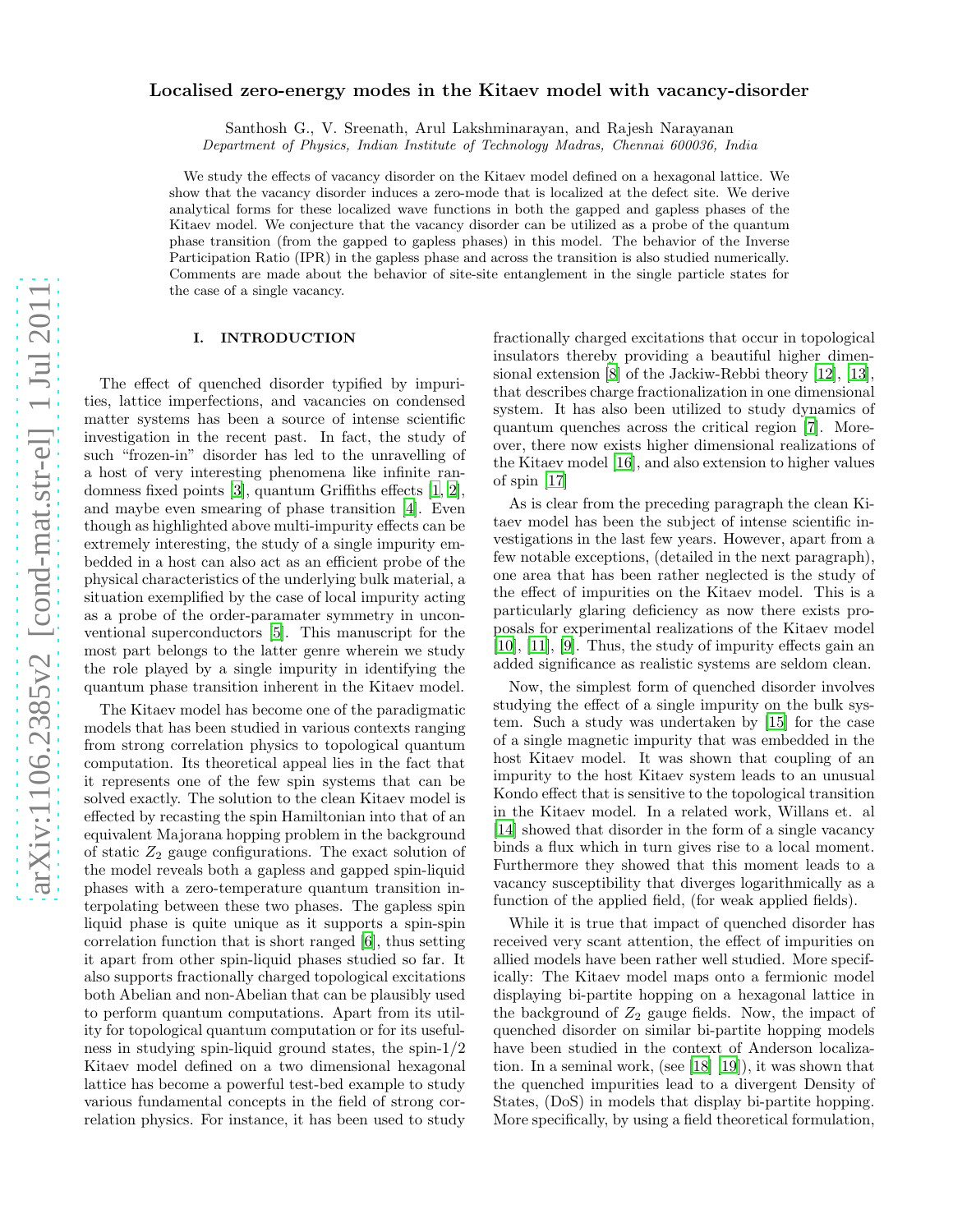these authors showed that a random-mass form of disorder, (in addition to a random vector potential) would lead to a highly divergent DoS that conforms to the functional form,  $\rho(E) \sim \frac{1}{E} e^{-|\ln E|^{1/x}}$ , with  $x = 2$ . This faster than power-law divergence of the DoS should be contrasted with the results of Ludwig et. al [\[20\]](#page-7-19) wherein they studied a random vector potential model with bi-partite hopping. These authors showed that the DoS in these models diverge as a power-law  $\rho(E) \sim E^{-1+2/z}$ , where z is a continuously varying dynamical exponent. Now, the field theoretical treatment of Gade and Wegner suffered from a slight draw-back: It did not provide a physical frame-work wherein the diverging DoS at the band center could be understood. This situation was remedied in the work of Motrunich et. al [\[21\]](#page-7-20) wherein an intuitive and physically appealing argument was provided for the origin of the diverging DoS and the low-lying states that was causing it. They further argued that the DoS indeed does diverge with a functional form analogous to that derived by Gade and Wegner, however, with the exponent  $x = 3/2$  instead of 2 obtained in [\[19](#page-7-18)]. Another extremely relevant physical context wherein such disordered bi-partite hopping models holds relevance is provided by the case of graphene. In graphene, due to open surfaces and substrates, disorder is an ever present bugbear. One form of disorder that has been relatively well studied in the context of graphene is vacancy disorder. This type of disorder arise naturally in the case of irradiated graphene wherein the carbon atoms are knocked out of graphene planes. The impact of such vacancies on the electronic properties of graphene were investigated in a series of papers [\[28](#page-7-21)], [\[29\]](#page-7-22). The influence of various other forms of disorder, (also inclusive of the case of vacancy disorder) on the electronic properties of graphene was studied in [\[22](#page-7-23)], [\[23\]](#page-7-24).

In this paper we will study the influence of vacancy disorder in the Kitaev model. More specifically, we focus our attention mainly on the structure of the wavefunction at the site of a vacancy disorder. We show that vacancy disorder gives rise to a "zero-mode" that is localized at the impurity site. As we shall see later on in this paper, this zero-mode exists in both the gapped and gapless phases of this model and is a consequence of the particle-hole symmetry of the bi-partite hopping problem. However, as will be shown in the bulk of this mansuscript, the functional form of the zero-mode is quite different in two phases thereby providing an invaluable tool for distinguishing different phases of this model. The interesting question of impact of many vacancies on the Kitaev model will be addressed in a future publication [\[24\]](#page-7-25).

The paper is organized in the following manner: In Sec. [II](#page-1-0) we recapitulate the mapping of the Kitaev model into a non-interacting Majorana fermion problem by following the Jordan-Wigner fermionization scheme. Sec. [III](#page-2-0) is devoted to the analytic derivation of the zeromode wave function that is localized at the vacancy site. The functional form for the wave function is established



<span id="page-1-1"></span>FIG. 1. Hexagonal lattice with a vacancy. A unit cell contains two points, one point marked red and another unmarked point forming a bond. The unit cells are labelled using pair of integers  $(j, l)$  and the convention used is made clear through explicit labeling of some unit cells. The vacancy is denoted by a yellow circle. The dotted line separate the part of the lattice with  $j \geq 0$  from the part with  $j < 0$ .

for both the gapless phase, [III A](#page-3-0) and for the gapped spinliquid phases [III B.](#page-4-0) In [III C](#page-4-1) we will delve into the issue of the "flow" of the Inverse Participation Ratio (IPR) of the localized wavefunction as a function of the coupling parameters in the Kitaev model. In the same subsection we will also touch upon related entanglement measures. Finally, we will end with a concluding section, Sec. [V](#page-6-0) wherein our results will be briefly reviewed and placed in context of the existing literature in this field. We will also briefly mention some of the open problems that remain to be tackled in this subsection.

### <span id="page-1-0"></span>II. KITAEV MODEL

In this section we give a short introduction to the model and its properties for later reference. It also serves to set the notations for the rest of this paper. The model comprises of spins residing on the sites of a honeycomb lattice as shown in Fig. [1.](#page-1-1) The spins interact with each other via nearest neighbour coupling which is dependent on the bond orientation. These orientations are labeled as as  $x, y$  and  $z$  in the figure, Fig. [1.](#page-1-1) Also, as represented in Fig. [1,](#page-1-1) the y-link is taken to be the basis, with a two "atom" unit cell: The red colored lattice point denoting the A-sublattice and the uncolored point indicative of the B-sublattice respectively. They are connected to each other via the  $y$ -link. A point in the lattice is thus labeled by a triplet of numbers  $(j, l, \mu)$  where j, l denote the unit cell and  $\mu = 1(2)$  correspond to the A(B) sublattice. Thus, under this labeling scheme the Hamiltonian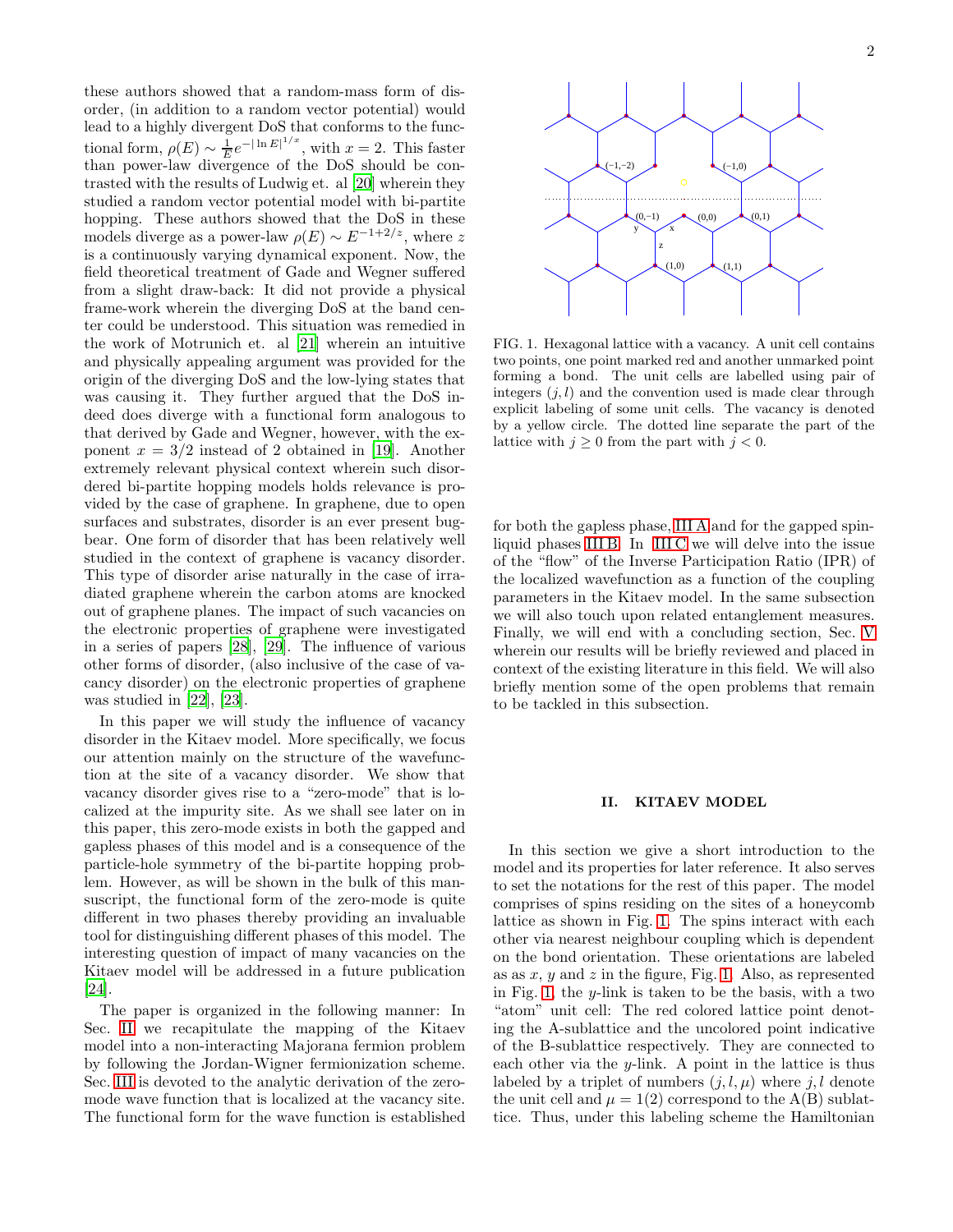is expressed as:

$$
H = \sum_{j,l} \left[ J_x \sigma_{j,l,1}^x \sigma_{j,l-1,2}^x + J_y \sigma_{j,l,1}^y \sigma_{j,l,2}^y \right. \\
\left. + J_z \sigma_{j,l,1}^z \sigma_{j-1,l-1,2}^z \right].
$$
\n(1)

Here, as usual the  $\sigma s$  are the usual Pauli matrices that represent the spin variables.

As briefly discussed in the introduction, Sec. [I,](#page-0-0) this spin-model can be mapped onto a Majorana Fermion hopping problem. Different methods can be adopted to effect this transformation. In this manuscript we shall employ the Jordan-Wigner fermionization scheme as employed by Feng et. al., [\[26](#page-7-26)] in this context. Define the Jordan-Wigner tail operator as

$$
K(j,l,\mu) = \prod_{(j,l,\mu) > (m,n,\nu)} \sigma_{m,n,\nu}^z,\tag{2}
$$

where  $(j, l, \mu) > (m, n, \nu)$  if  $j > m$  or  $j = m, l > n$ or  $j = m, l = n, \mu > \nu$ . Now the Majorana fermion operators can be defined as:

$$
\psi_{j,l,\mu}^{a} = K(j,l,\mu)\sigma_{j,l,\mu}^{x}, \quad \psi_{j,l,\mu}^{b} = K(j,l,\mu)\sigma_{j,l,\mu}^{y}.
$$
 (3)

In terms of these operators the Hamiltonian takes the form

$$
H = i \sum_{j,l} \left[ J_x \psi_{j,l,1}^a \psi_{j,l-1,2}^b + J_y \psi_{j,l,1}^a \psi_{j,l,2}^b \right. + J_z D_{j,l} \psi_{j,l,1}^a \psi_{j-1,l-1,2}^b \right].
$$
 (4)

Here, the operators  $D_{jl} = i\psi_{j,l,1}^b \psi_{j-1,l-1,2}^a$ , defined on the z-links, is Hermitian and commutes among themselves and with the Hamiltonian reflecting the local symmetry of the Kitaev model. It can be shown that the operators  $D_{jl}$  have eigenvalues  $\pm 1$ . The Hamiltonian gets block diagonalised into different sectors corresponding to different sets of eigenvalues of  $D_{il}$ . In each of these sectors, the Hamiltonian becomes a quadratic fermionic system obtained by replacing each  $D_{jl}$  by its eigenvalue and can be re-cast into the form:

<span id="page-2-2"></span>
$$
H = \frac{1}{4} \psi^T i A \psi,\tag{5}
$$

where  $\psi \equiv (., \psi_{j,l,1}^a \psi_{j,l,2}^b, .)$ <sup>T</sup> and A is an antisymmetric matrix.

Thus, as alluded to in the introduction the Kitaev model has been mapped onto a non-interacting Majorana fermion problem in the background of static  $Z_2$  gauge field.

If there are  $N$  number of unit cells, we have  $2N$  spins and the Hilbert space is  $2^{2N}$  dimensional. Since there are N z-links, there are  $2^N$  sectors each of which has dimension  $2^N$  corresponding to  $2N$  Majorana fermions.

For further calculations, let us first see how the eigenvectors/values of the coefficient matrix iA are related to the fermionic excitation modes of the system. Since A is antisymmetric, the eigenvalues of  $iA$  comes in pairs

 $-\epsilon_i, \epsilon_i$  with eigenvectors  $v_i, v_i^*$  respectively, where  $\epsilon_i \geq 0$ . We can choose the eigenvectors to be orthonormal since *iA* is Hermitian. Define fermion operators  $d_i = \frac{1}{\sqrt{2}}$  $\overline{z} \psi^T v_i.$ It is easily seen that these operators obey  $\{d_i^{\dagger}, d_j\} = \delta_{i,j}$ . We get,

<span id="page-2-3"></span>
$$
H = \sum_{i=1}^{N} \epsilon_i \left( d_i^{\dagger} d_i - \frac{1}{2} \right). \tag{6}
$$

It is known that the ground state of the Hamiltonian lies in a sector wherein all the  $D_{il}$  operators take the eigenvalue  $+1$  [\[25,](#page-7-27) [27\]](#page-7-28). By making use of the translational symmetry in the problem, a solution of the model can be effected by going into Fourier transformed representation . Thus, the Hamiltonian re-expressed in terms of the Fourier transformed variables,  $(\psi_{\mathbf{k}}^a \ \psi_{\mathbf{k}}^b)$  =  $\sum_{j,l} e^{-i\mathbf{k}\cdot\mathbf{r}_{j,l}}(\psi^a_{j,l,1}, \psi^b_{j,l,2})/\sqrt{2N}$ , (where  $\mathbf{r}_{j,l} = j\mathbf{n}_1 + l\mathbf{n}_2$ ) reads,

$$
H = \frac{1}{2} \sum_{\mathbf{k}} (\psi_{-\mathbf{k}}^a \ \psi_{-\mathbf{k}}^b) \begin{pmatrix} 0 & i\phi(\mathbf{k}) \\ -i\phi^*(\mathbf{k}) & 0 \end{pmatrix} \begin{pmatrix} \psi_{\mathbf{k}}^a \\ \psi_{\mathbf{k}}^b \end{pmatrix} . (7)
$$

Here,  $\phi(\mathbf{k}) = 2(J_x e^{-ik_2} + J_y + J_z e^{-i(k_1 + k_2)})$  and  $k_i =$ **k**  $\cdot$  **n**<sub>i</sub>. The eigenvalues are  $\pm |\phi(\mathbf{k})|$  and the fermionic excitations are given by

$$
H = \sum_{\mathbf{k}} |\phi(\mathbf{k})| \left( d^{\dagger}(\mathbf{k}) d(\mathbf{k}) - \frac{1}{2} \right), \tag{8}
$$

where  $d(\mathbf{k}) = \frac{1}{\sqrt{k}}$  $\frac{1}{2}[\psi_{\mathbf{k}}^{a}+i\frac{\phi(\mathbf{k})}{|\phi(\mathbf{k})}% ^{a}]}+\frac{1}{2}[\psi_{\mathbf{k}}^{a}+\psi_{\mathbf{k}}^{a}+\psi_{\mathbf{k}}^{a}]}{|\phi(\mathbf{k})}% ^{a}+\psi_{\mathbf{k}}^{a}]}+\quad\text{and}\qquad\left\langle \psi_{\mathbf{k}}^{a}+i\frac{\phi(\mathbf{k})}{|\phi(\mathbf{k})}% ^{a}+\psi_{\mathbf{k}}^{a}+\psi_{\mathbf{k}}^{a}|\right\rangle _{a}^{a}, \label{eq1.10}%$  $\frac{\phi(\mathbf{k})}{|\phi(\mathbf{k})|} \psi_{\mathbf{k}}^b$ . The excitation spectrum is gapless if there exist points where  $|\phi(\mathbf{k})| = 0$ which is possible only if following condition is satisfied:

<span id="page-2-1"></span>
$$
(J_x - J_y)^2 < J_z^2 < (J_x + J_y)^2. \tag{9}
$$

The gapless phase is characterised by Fermi points where the  $\phi(\mathbf{k})$  vanishes. There is a quantum phase transition from the gapless- to the gapped-phase as the parameters cross the conditions in Eq. [9.](#page-2-1) This quantum phase transition is the one that we wish to probe via a single vacancy disorder.

## <span id="page-2-0"></span>III. SINGLE VACANCY

In this section, we study the nature of the wavefunction at the site of a single vacancy. The analytic functional form is derived for both the gapped and gapless phases.

For the sake of concreteness consider the Kitaev model with a vacancy at the B-site in the unit-cell  $(-1, -1)$ , (see Fig. [1\)](#page-1-1). Note that the Jordan-Wigner construction goes through with the tail operator  $K(j, l, \mu)$  missing  $\sigma^z_{-1,-1,2}$ for all  $(i, l, \mu) > (-1, -1, 2)$ . As the system is no longer translationally invariant one cannot use Fourier transform to solve the problem. However, the general structure of the Hamiltonian, Eq. [5,](#page-2-2) remains with A now being  $a (2N-1) \times (2N-1)$  matrix obtained by removing the row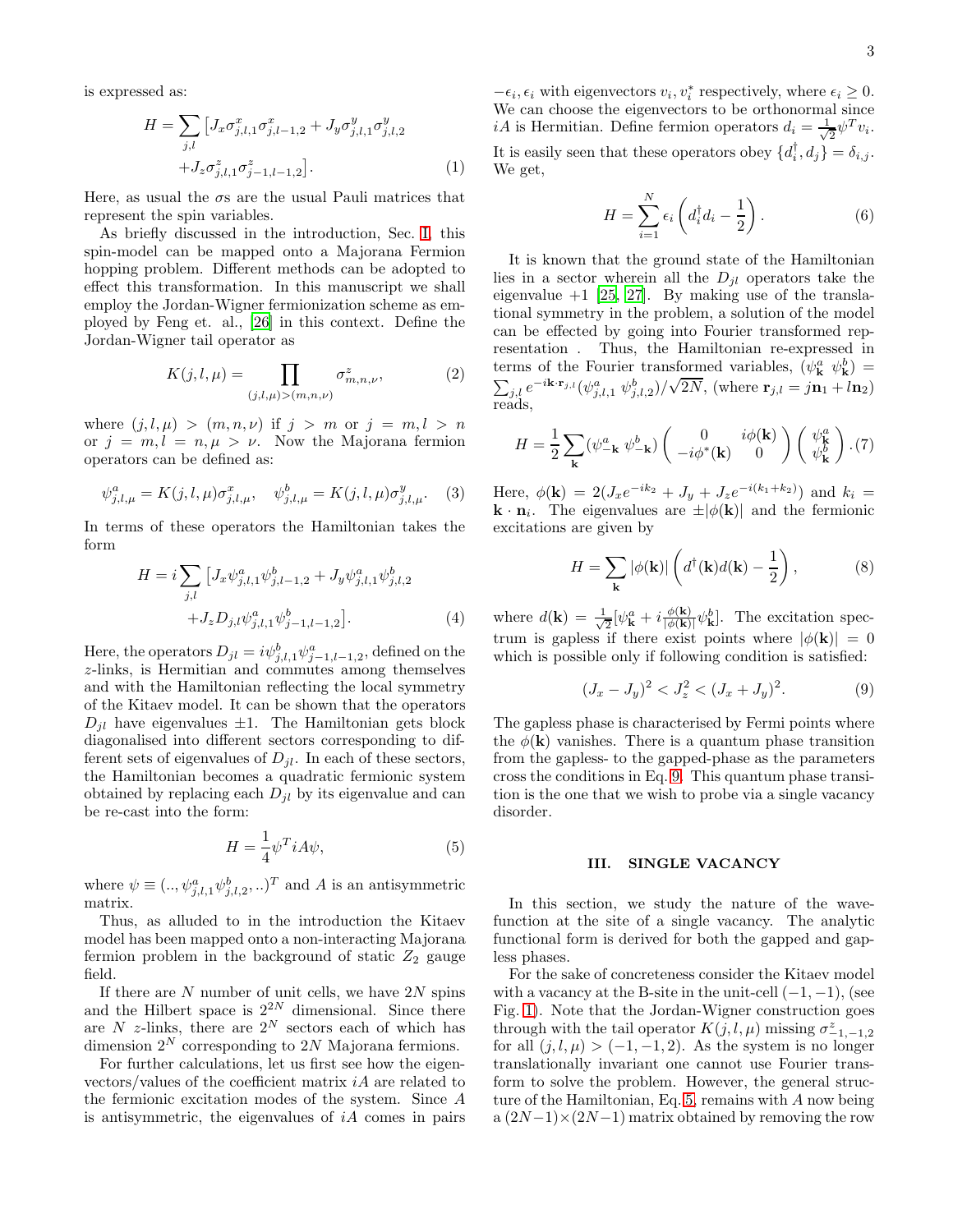and column corresponding to the site  $(-1, -1, 2)$  from the matrix  $A$  in Eq. [5.](#page-2-2) Thus, we have  $N-1$  eigenvectors forming pairs as described in Sec. [II](#page-1-0) and one unpaired eigenvector denoted by  $\tilde{v}$ . This eigenvector should be real with zero eigenvalue because of the  $\epsilon \leftrightarrow -\epsilon$  symmetry briefly alluded to in Sec. [II.](#page-1-0) The  $N-1$  pairs can be combined to form  $N-1$  complex fermion operators  $d_i$  leaving behind a single unpaired mode. This unpaired eigenvector forms a Majorana mode,  $\tilde{d} = \psi^T \tilde{v}$  as  $\tilde{d}^\dagger = \tilde{d}$  and  $\tilde{d}^2 = 1$ . Note that by removing a spin at  $(-1, -1, 2)$ , we have left out one other Majorana fermion operator from the Hamiltonian;  $\psi_{0,0,1}^b$  which would have formed the operator  $D_{0,0}$ with  $\psi^a_{-1,-1,2}$  had the spin been present. Thus a complex fermion mode can be constructed from these two Majoran modes as  $d_N = \frac{1}{2}(\tilde{d} + i\psi_{0,0,1}^b)$  which will be a zero-energy excitation of the Hamiltonian which, again, has the same form as Eq. [6.](#page-2-3) However, since  $D_{00}$  is not present in the Hamiltonian, the number of  $D_{jl}$  operators is now  $N-1$ . Thus, now there are  $2^{N-1}$  sectors each with N complex fermions. Hence as expected the total dimension of the system is  $2^{2N-1}$ .

Now that the above discussion has clearly established that a single vacancy induces a zero-energy fermionic excitation mode in the Kitaev model, let us turn our attention to the analytic structure of these modes. To do so, we employ a method developed by Pereira et. al [\[28\]](#page-7-21), [\[29\]](#page-7-22) in the context of zero modes arising out of a vacancy defect in graphene. This adaptability of the technique developed for the case of graphene to the Kitaev model is not so surprising as they both give rise to similar fermion hopping problems. Unlike the case of graphene studies by Pereira et. al. [\[28](#page-7-21)], [\[29](#page-7-22)], where one is restricted to the isotropic case  $J_x = J_y = J_z$ , here we consider the general anisotropic hopping problem and obtain expressions for the zero mode for the parameter regimes corresponding to both gapped- and gapless-phases of the clean model. More specifically, we obtain an asymptotic form for the defect wave-function in the gapless phase, whereas one can evaluate an exact form of the wave function in the gapped phase.

Before obtaining explicit expression for the zero modes of iA with B-site vacancy, let us first see how they are related to the corresponding zero mode when the vacancy site is in the A-sublattice. Let us introduce the notation  $\mathbf{r} \equiv (j_r, l_r)$  and  $A_{\mu,\nu}(\mathbf{r}, \mathbf{r}') \equiv A_{(j_r, l_r, \mu), (j_{r'}, l_{r'}, \nu)}$ . The clean model has the symmetry given by  $\tau^x A(\mathbf{r} + \rho, \mathbf{r} + \rho)$  $(\rho')\tau^x = -A(\mathbf{r} - \rho, \mathbf{r} - \rho')$  for any **r**, where  $\tau^x$  is the Pauli matrix. But the vacancy breaks the translational invariance. Let  $V_{\mu,\mathbf{r}_0}$  be the matrix to be added to A to create the vacancy, by removing corresponding matrix elements from A, at position  $r_0$  in the sublattice  $\mu$ . Now,  $\tau^x V_{1,\mathbf{r}_0}(\mathbf{r}_0 + \rho, \mathbf{r}_0 + \rho') \tau^x = -V_{2,\mathbf{r}_0}(\mathbf{r}_0 - \rho, \mathbf{r}_0 - \rho').$  If  $\phi_{2,\mathbf{r}_0}(\mathbf{r}) \equiv \phi(\mathbf{r}-\mathbf{r}_0)$  is an eigenvector of  $i(A+V_{2,\mathbf{r}_0})$  with eigenvalue  $\lambda$ , then it follows that  $\phi_{1,\mathbf{r}_0}(\mathbf{r}) \equiv \tau^x \phi(\mathbf{r}_0 - \mathbf{r})$  is an eigenvector of  $i(A + V_{1,\mathbf{r}_0})$  with eigenvalue  $-\lambda$ . Thus we need to find the localised zero mode with one type of vacancy only, the other obtained from the relation given above. In the discussion hereafter,  $\phi_{\mu,\mathbf{r}}$  always denote

the zero mode created by  $\mu$ -sublattice vacancy at site **r**.

Consider a B-site vacancy in the unit cell  $(-1, -1)$  as shown in the Fig. [1.](#page-1-1) The eigenvalue equation of  $iA$  for the zero eigenvalue decouples the A- and B-sublattice amplitudes. Denoting the A-sublattice amplitude by  $a_{il}$ , we get the corresponding eigenvalue equation as

<span id="page-3-1"></span>
$$
J_y a_{jl} + J_x a_{j,l+1} + J_z a_{j+1,l+1} = 0.
$$
 (10)

This equation hold true everywhere except for  $j = -1$  = l, where it no longer applies due to the vacancy. A similar equation can also be written down for the B-sublattice amplitudes. In that case, the corresponding equation is satisfied by choice of them being equal to zero identically. Thus, we have  $\phi_{2,(-1,-1)}(\mathbf{r}) = (a_{jrlr} \quad 0)^T$ .

To solve Eq. [10,](#page-3-1) following the procedure of Pereira et. al. [\[29\]](#page-7-22), the lattice is divided into two parts:  $j \geq 0$ , and  $j < 0$ , the parts that lies below and above the dotted line respectively in Fig. [1.](#page-1-1) Eq. [10](#page-3-1) is solved separately in these two regions and a boundary matching condition is imposed at the dotted line in Fig. [1.](#page-1-1) Applying periodic boundary condition along the horizontal direction, a Fourier transformation,  $a_j(q) = \sum_l e^{-iql} a_{jl}$ , reduces Eq.  $10$  to

$$
a_j(q) = -f(q)a_{j-1}(q), \quad f(q) = \frac{(J_y e^{-iq} + J_x)}{J_z}.
$$
 (11)

The solutions are given by

$$
a_j(q) = \begin{cases} \left[ -f(q) \right]^j a_0(q) & \forall j > 0, \\ \left[ -f(q) \right]^{j+1} a_{-1}(q) & \forall j < -1. \end{cases} \tag{12}
$$

Seeking solutions that decay as a function of the distance from the vacancy site, we get the following conditions:  $a_0(q)$  is non-zero only if  $|f(q)| < 1$ , and  $a_{-1}(q)$  is nonzero only if  $|f(q)| > 1$ . Note that these conditions require that the  $j < 0$  and  $j \geq 0$  regions have complementary sets of wave-vectors contributing to the eigenvectors. The boundary condition at the interface is now implemented as

$$
\sum_{q} e^{iq(l+1)} \left[ a_0(q) + \frac{J_x + J_y e^{-iq}}{J_z} a_{-1}(q) \right] = 0, \tag{13}
$$

except for  $l = -1$ . This set of equations is satisfied by the choice  $a_0(q) = \Theta(1 - |f(q)|)$  and  $\frac{(J_x + J_y e^{-iq})}{J_z}$  $\frac{J_y e^{-t}}{J_z} a_{-1}(q) =$  $\Theta(|f(q)|-1)$ . It is easily checked that the condition  $|f(q)| \leq 1$  can be satisfied for parameter values that obey Eq. [9.](#page-2-1) For other parameter values, corresponding to the gapped-phase of the clean model,  $|f(q)|$  will either be less than 1 or will be greater than 1 for all values of  $q$ , thereby giving us trivial solution in one of the two regions. We now consider these two parameter regions separately.

# <span id="page-3-0"></span>A. Gapless phase

First, consider the gapless phase, where we have a set of q values in the range  $(q^*, 2\pi - q^*)$  that satisfy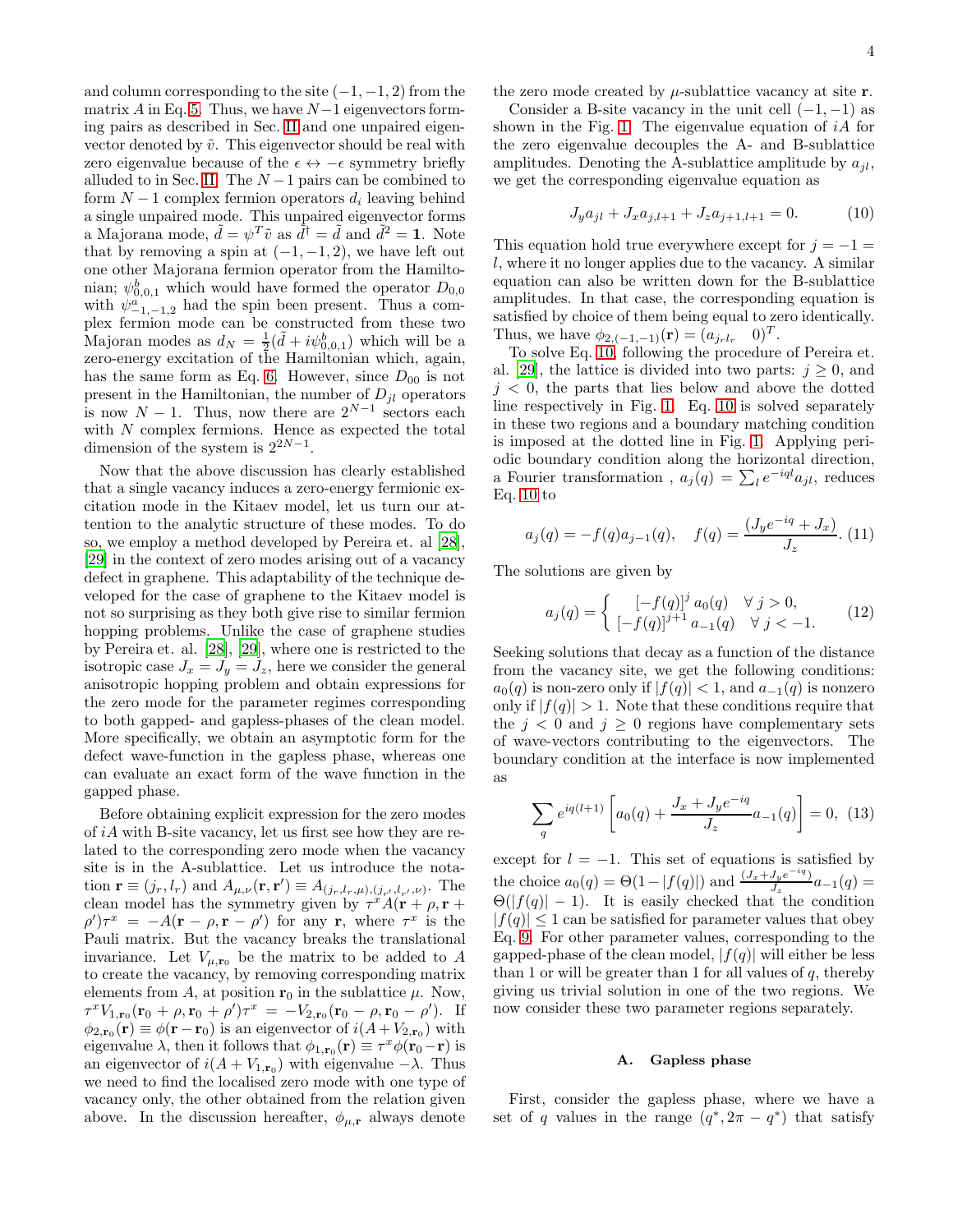$|f(q)| < 1$ , where  $\cos(q^*) = \frac{J_z^2 - J_x^2 - J_y^2}{2J_xJ_y}$  with  $q^* \in (0, \pi)$ . Its complement in  $[0, 2\pi)$  gives the set of q values contributing to eigenvector in the  $j < 0$  region. The eigenvector for the  $j > 0$  region is now constructed by taking the inverse Fourier transform of  $a_j(q)$ . Thus, we have

<span id="page-4-2"></span>
$$
a_{jl} \sim \Re \left\{ \int_{q^*}^{\pi} dq \, e^{iq(l-j/2)} \left[ -\epsilon(q) e^{i\theta(q)} \right]^j \right\}.
$$
 (14)

Here,  $\epsilon(q) = [J_x^2 + J_y^2 + 2J_xJ_y \cos(q)]^{1/2}/J_z$  and  $\tan(\theta(q)) = (J_x - J_y) \tan(q/2)/(J_x + J_y)$ . Notice that  $\epsilon(q)$  decreases monotonically from its maximum value  $1$ at  $q^*$  to  $|J_x - J_y|/J_z$  at  $q = \pi$ . For asymptotically large values of  $j$ , the dominant contribution comes from the region around  $q^*$ . Therefore, expanding around  $q^*$ , the above equation, Eq. [14](#page-4-2) can be written in terms of its asymptotic form as

$$
a(x,y) \sim \Re\left\{\frac{e^{iq^*x/\sqrt{3}+i2(\pi+\theta^*)y/3}}{\alpha y/\sqrt{3}-i2\beta y/\sqrt{3}-ix}\right\}.
$$
 (15)

The parameters  $\alpha$ ,  $\theta^*$ , and  $\beta$  are given by  $\alpha =$  $2J_xJ_y \sin(q^*)/J_z^2$ ,  $\theta^* = \theta(q^*), \beta = (J_x^2 - J_y^2)/J_z^2$ . Also, in the above equation  $x(j, l) = \sqrt{3}(l - j/2)$  and  $y(j, l) = \frac{3}{2}j$ are the re-defined lattice indices. The integral in Eq. [14](#page-4-2) vanishes as we approach the boundary,  $J_z^2 \rightarrow (J_x - J_y)^2$ , of the parameter regime defining the gapless phase, since  $q^* \to \pi$  here. In the opposite limit of  $J_z^2 \to (J_x + J_y)^2$ ,  $q^* \to 0$ , and as  $J_z$  crosses this condition we move into the gapped phase solution which will be discussed in the next section, Sec. [III B.](#page-4-0)

For  $J_x = J_y = J_z$ , we have  $q^* = 2\pi/3$ ,  $\alpha = \sqrt{3}$ ,  $\theta(q) =$ 0, and thus the result of Pereira et.al., [\[29\]](#page-7-22),  $a(x, y) \sim$  $\Re\left\{ (e^{i2\pi x/3\sqrt{3}+i2\pi y/3})/(y-ix)\right\}$  is recovered. A numerically exact zero mode in the gapless phase is shown in Fig. [\(2\)](#page-4-3) for a finite system with periodic boundary conditions.

# <span id="page-4-0"></span>B. Gapped phase

Now consider the gapped phase. For the sake of concreteness, consider the situation wherein all Js are taken to be positive and furthermore satisfy the condition  $J_x + J_y < J_z$ . As we have already seen, we have  $|f(q)| < 1$  for all values of q and hence the solution for  $j < 0$  is trivially zero. Then the boundary condition at  $j = 0$  implies (see Eq. [10\)](#page-3-1) that

$$
a_{0l} = 0 \quad \forall \ l \neq 0. \tag{16}
$$

The solution of Eq. [10](#page-3-1) satisfying this boundary condition is

$$
a_{j,l} = (-1)^{j} {}^{j}C_{l} \left(\frac{J_{x}}{J_{z}}\right)^{j-l} \left(\frac{J_{y}}{J_{z}}\right)^{l} a_{0,0}, \qquad (17)
$$

for all  $j > 0, l \in \{0, ..., j\}$  and zero everywhere else. Here  ${}^{j}C_{l}$  is the Binomial coefficient. We note that the solution



<span id="page-4-3"></span>FIG. 2. The zero mode intensity  $|a_{jl}|^2$  for the gapless case  $(J_x = J_y = J_z = 1)$  (top) and for the gapped case  $(J_x = J_y =$  $1, J_z = 2.05$ ) (bottom) for a system with  $N = 2500$  unit cells and with periodic boundary conditions.

is non-zero only in a cone-shaped region extending in the  $j > 0$  direction. For any  $j > 0$ ,

$$
|a_{j,l}| \le \sum_{l} |a_{j,l}| = [(J_x + J_y)/J_z]^j a_{0,0}.
$$
 (18)

Therefore  $|a_{jl}|$  decay exponentially since  $(J_x + J_y)/J_z$ 1. Note that we have implicitly assumed that the lattice extends infinitely in the  $i$  direction. If we have periodic boundary condition in the  $j$  direction as well, the tail of this solution can wrap around to the  $j < 0$  region shown in Fig. [1.](#page-1-1) The zero mode corresponding to the gapped phase, but still close to the transition (at  $J_z = J_x + J_y$ ), is shown in Fig. [\(2\)](#page-4-3).

We have two other possibilites, namely,  $J_y + J_z < J_x$ and  $J_z + J_x < J_y$ , for the gapped phase. They also give similar results, and are related to the current result by rotation of the lattice by  $2\pi/3$  and  $4\pi/3$  and cyclic permutation of  $J_x, J_y, J_z$ .

### <span id="page-4-1"></span>C. Participation ratio and site-entanglement

The contrasting nature of the zero modes in the gapped and gapless phases provides motivation for a closer study. In the gapless phase there is a "quasilocalized" zero mode in the terminology of [\[28\]](#page-7-21), as the amplitude decreases as  $1/r$  from the vacancy. This leads to an anomalous scaling of the inverse participation ratio (IPR) defined as

$$
P = \frac{\sum_{j,l} |a_{jl}|^4}{(\sum_{jl} |a_{jl}|^2)^2}.
$$
 (19)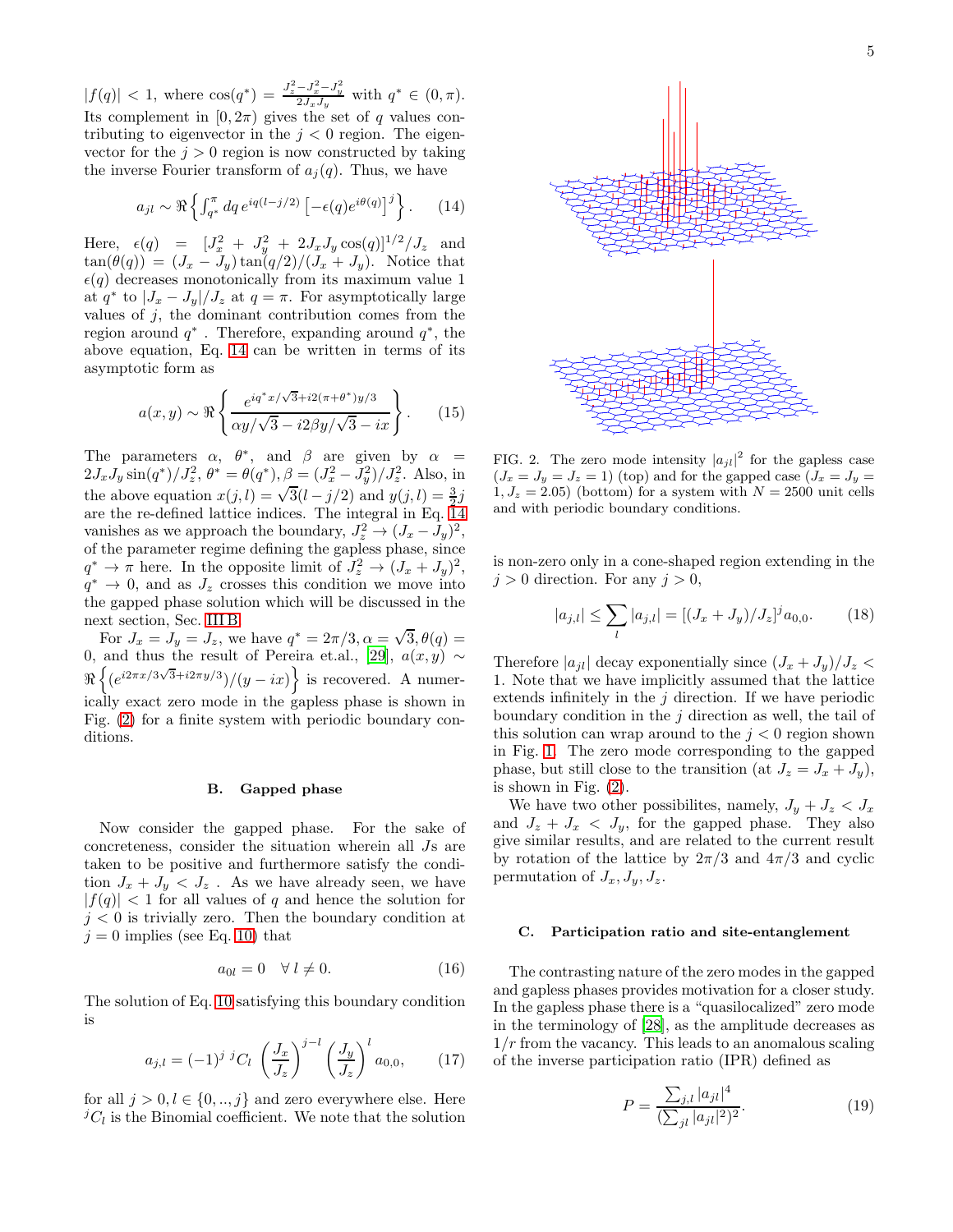The IPR in the gapless phase would then depend on the size of the system N as  $1/\ln(N)^2$  [\[28\]](#page-7-21), whereas in the gapped phase the IPR would be independent of the system size reflecting the localized nature of the zero mode. In Fig. [\(3\)](#page-5-0) is shown the IPR across a transition to the gapped phase where we can see an increased localization, as indicated by the rapid increase in the IPR beyond  $J_z=2$ .

Quite apart from this dependence, it is interesting to see strong variations of the IPR within the gapless phase as a function of the parameters  $(J_x, J_y, J_z)$ . In Fig. [\(3\)](#page-5-0), top panel, this is seen in the region  $J_z < 2$ . Also note the strong dependence of these oscillations on the system size  $N$  in this case. The variation of the IPR in the entire gapless phase is most neatly captured in the triangle with  $J_x + J_y + J_z = 1$ , with all  $J_x$ ,  $J_y$  and  $J_z$  being  $\leq$ 1/2 [\[25\]](#page-7-27). The IPR of the zero mode for parameter values in this triangle corresponding to the gapless phase is shown in Fig. [\(3\)](#page-5-0). The borders of the triangle corresponding to an imminent transition to the gapped phase shows a minimum of the IPR, indicating the existence of extended zero modes. The dark regions corresponding to very small IPR and large delocalization are arranged in an intriguing manner and require further work for elucidation. The complexity of the figure in terms of the number of such regions with large delocalization increases with the system size N.

A trivial calculation on the gapped side shows that the wavefunction is not only square summable but actually summable:  $\sum_{jl} |a_{j,l}| < \infty$ . As the gapless phase boundary is reached this summability is lost. The total siteentanglement present in the one-particle modes is closely related to this sum. Entanglement in the Kitaev model has been recently studied, and refers to entanglement in the spins [\[30](#page-7-29)]. However if we are to look at single particle states, we can study entanglement between the sites themselves, sites that maybe empty or singly occupied, and the mode is considered to be a superposition of such singly occupied states.

In the context of the Kitaev model the onsite fermions are of Majorana type as opposed to complex ones. Although the site-entanglement measure in the context of Majorana fermions needs further studies, on interpreting the modes as that of a complex fermion hopping problem, site entanglement becomes an especially standard and well studied tool. Such entanglement measures have been used previously in many contexts including that of Anderson localization [\[31](#page-7-30)], wherein a single site von Neumann entropy has been studied. If however we study the entanglement between a pair of sites, say labelled by  $(j, l)$  and  $(j', l')$ , the concurrence [\[32\]](#page-7-31) measure can be used. The concurrence measures entanglement between any two two-state (qubits) systems, and sites with occupancy 0 or 1 are precisely isomorphic to qubits. If the concurrence is 0, there is no entanglement between the two sites and if it is 1, they are maximally entangled. For one-particle states the concurrence is simply [\[33](#page-7-32)]

$$
C_{jl.j'l'} = 2|a_{j,l}a_{j',l'}| \tag{20}
$$

6



<span id="page-5-0"></span>FIG. 3. The inverse participation ratio of the zero modes when  $J_x = J_y = 1$  as a function of  $J_z$  (top), the gapless to gapped transition being at  $J_z = 2$ . The IPR as a function of  $J_x$ ,  $J_y$  and  $J_z$  in the entire gapless phase (bottom) for  $N = 900$ . The darker (blue color) regions have a low IPR or large participation ratio.

and the total concurrence, summed over all pairs of sites is  $C_T$  where

$$
C_T = \left(\sum_{j,l} |a_{j,l}|\right)^2 - 1 = a_{0,0}^2 \frac{J_z^2}{(J_z - J_y - J_x)^2} - 1. \tag{21}
$$

Thus, at the transition when  $J_z = J_x + J_y$  we see a divergence of the total site-site entanglement. The inverse participation ratio  $P$  is also simply related to site-site entanglement. The sum of the squares of the concurrence (also called the tangle) across all pairs of sites is related to the IPR. While a closed form analytical expression for the IPR seems difficult, as noted above when discussing Fig. [\(3\)](#page-5-0) the IPR is a minimum across the gaplessgapped transition, indicating increased delocalization of the states and large site-site entanglement.

# IV. TWO VACANCIES

Next we briefly discuss the effects of having a vacancy pair. To do so, let us first consider a sort of index theorem given in Pereira et. al., in the context of graphene [\[28\]](#page-7-21). Generally, this "index"- theorem counts the number of zero modes that arise due to presence of vacancy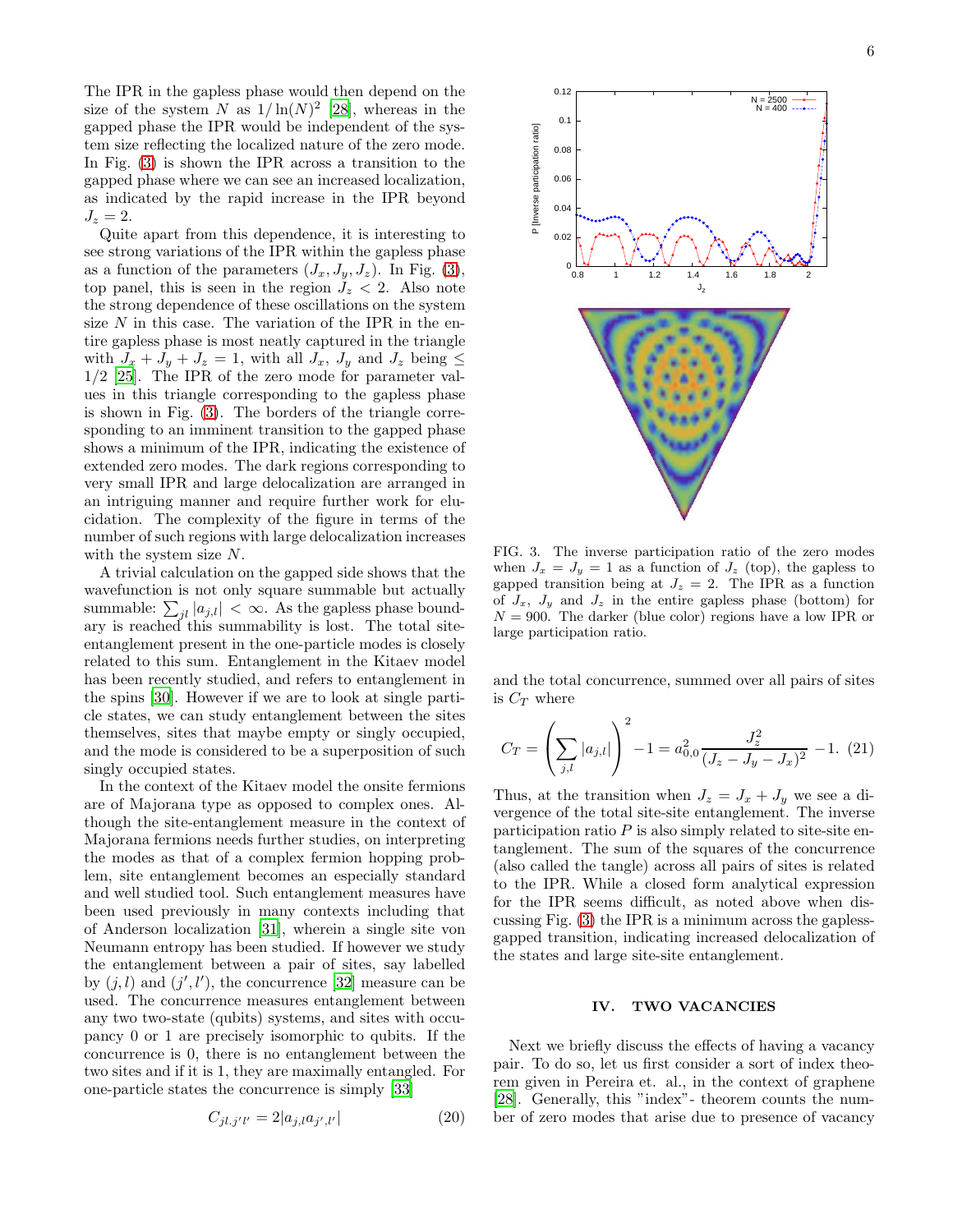defects in a fermion hopping problem on a bi-partite lattice. More specifically, it has been shown that the number of vacancy induced zero modes in such tightbinding type models is equal to the difference  $|n_B - n_A|$ , wherein  $n_B(n_A)$  is the number of vacancies on the  $A(B)$ sub-lattice. Now, it is also known that for instance if  $n_B > n_A$ , then the zero modes have non-zero support only on the A-sublattice. The situation is reversed if  $n_B < n_A$ . Thus, according to the above discussion if the vacancy pair is introduced on different sublattices then one would assume that the zero-modes interact with each other lifting away from zero. While this is indeed true in the gapless case the gapped case comes with an additional wrinkle. In other words, in an infinite lattice with open boundary condition, depending on the position of vacancies, there may still be intact zero modes even when the two impurities are placed on different sub-lattices. To see this let us define  $A_{tot} = A + V_{1,\mathbf{r}_1} + V_{2,\mathbf{r}_2}$ . Then

$$
\left(A_{tot}\phi_{2,\mathbf{r}_2}\right)(\mathbf{r}) = 2\phi_a(\mathbf{r}_{12})[J_y\delta_{\mathbf{r},\mathbf{r}_1} + J_x\delta_{\mathbf{r},\mathbf{r}_1-(0,1)} + J_z\delta_{\mathbf{r},\mathbf{r}_1-(1,1)}]\begin{pmatrix} 0\\1 \end{pmatrix},\tag{22}
$$

where we have written  $\phi \equiv (\phi_a \quad 0)^T$  and  $\mathbf{r}_{12} = \mathbf{r}_1 - \mathbf{r}_2$ . Comparison with the previous section gives  $\phi_a(\mathbf{r})$  =  $a_{j_r-1,l_r-1}$ . For the gapped phase,  $\phi_a(\mathbf{r}_{12})$  is zero unless  $r_1$  is within the cone where the zero mode is nonzero. Thus,  $\phi_{2,\mathbf{r}_2}$  is also a zero mode when  $\mathbf{r}_1$  is outside this cone. Note that the fact that the lattice is infinite in the  $j$  direction is crucial for this argument. For periodic boundary condition, the cone could wrap around the torus and the position  $r_1$  will be within the cone. For other cases including the gapless phase,  $\phi_a(\mathbf{r}_{12})$  is nonzero in general and we could represent the effective coefficient matrix in the space spanned by the two zero modes  $\phi_{\mu,\mathbf{r}_{\mu}}$  as

$$
i\tilde{A} = \begin{pmatrix} 0 & iS \\ -iS & 0 \end{pmatrix}, \tag{23}
$$

where  $S = \phi_{1,\mathbf{r}_1}^T V_{1,\mathbf{r}_1} \phi_{2,\mathbf{r}_2} = 2\phi_a(\mathbf{r}_{12}) [J_y \phi_a(0) +$  $J_x\phi_a((0,1))+J_z\phi_a((1,1))$ . Here we have also used the relation  $\phi_{1,\mathbf{r}_1}^T V_{1,\mathbf{r}_1} \phi_{2,\mathbf{r}_2} = -\phi_{2,\mathbf{r}_2}^T V_{2,\mathbf{r}_2} \phi_{1,\mathbf{r}_1}$  which follows from  $\phi_{1,\mathbf{r}_1}(\mathbf{r}) = \tau^x \phi(\mathbf{r}_1 - \mathbf{r})$  and the relation between  $V_1$ and  $V_2$ . The quantity within the square brackets is exactly what is excluded from being zero in Eq. [10.](#page-3-1) S is real since the zero modes are real. The eigenvalues of  $i\tilde{A}$  are  $\pm S$  and the two zero modes lift off from zero eigenvalue and a crude estimate of the new eigenvalues of  $iA_{tot}$  is given by  $\pm S(\mathbf{r}_{12})$  that decays with the distance between the two impurities:  $S$  decays as powerlaw, asymptotically, with  $r_{12}$  in the gapless phase and exponentially when the A-site impurity is inside the cone defining zeromode eigenvector for B-site impurity.

# <span id="page-6-0"></span>V. CONCLUSION AND OPEN PROBLEMS

The role played by vacancies in identifying the gapped and gapless phases has been discussed. In particular it has been shown that a single vacancy in the gapless phase leads to a "quasi-localized" zero-mode that asymptotically decays as a power-law. In the gapped phase, the zero-mode due to the vacancy defect is exponentially localized with-in a cone that emanates from the vacancy. These results were obtained analytically by laying recourse to a technique developed in the context of [\[28\]](#page-7-21), [\[29\]](#page-7-22). This leads us to conjecture that a single vacancy impurity can act as a probe in distinguishing the two-phases of the Kitaev model. These two phases are characterized by very different behaviors of the IPR as well, and while the transition is characterized by a local minimum of this quantity, it shows for finite lattices, intriguing patterns as a function of the parameters in the gapless phase. The localization in the gapped phase leads to summable wavefunctions and to a finite total site-site entanglement as measured by the concurrence. This diverges as the gapless phase is approached in a manner that is very easy to calculate.

We have also briefly discussed the effect of interacting zero modes. More specifically, specializing to the case of two vacancy defects, we have seen that the number of zero-modes in the gapless phase is equal to the difference of vacancies in the  $A$  and  $B$  sub-lattice, in conformity with the "index"-theorem in [\[28\]](#page-7-21), [\[29\]](#page-7-22). We have also argued that there are situations in the gapped phase of the Kitaev model, (in the infinite lattice limit with open boundary conditions), wherein the above mentioned "index"-theorem does not hold.

Now, we turn our attention to some open problems that still remain to be addressed with regards to the effect of vacancy disorder on the Kitaev model. As is obvious from this paper, a proper discussion of multivacancy effect in the Kitaev model is sorely lacking. As a prelude to any such effort one needs to generalize the zero-mode counting argument of Pereira et. al. so as to account for the extreme directionality dependence of the zero-mode wave function in the gapped phase. In the limit of multiple impurities it is plausible that one can reduce the problem to a system that is governed by an effective free-fermion action with both random massterm and random  $Z_2$  gauge fields. It is an open question whether this is indeed the case. If one could write down such an effective Hamiltonian, in the spirit of [\[20](#page-7-19)], [\[19\]](#page-7-18), [\[18\]](#page-7-17), one could analytically investigate the effect of impurities in determining thermodynamic properties like the DoS. It would be interesting to see whether these models show Griffiths type behavior exemplified by a divergent DoS wherein the divergence is controlled by continuously varying exponents that are a function of the disorder concentration, (see Ref. [\[34\]](#page-7-33) where a similar effect was shown to exist in the  $\pm J$  random bond Ising model). Results that come from such effective action description of disorder effects can also serve to shed light on the effect of disorder on spin-liquids in general

Some of these issues addressed above could be also studied numerically. More specifically, the functional form of the DoS as a function of the disorder concen